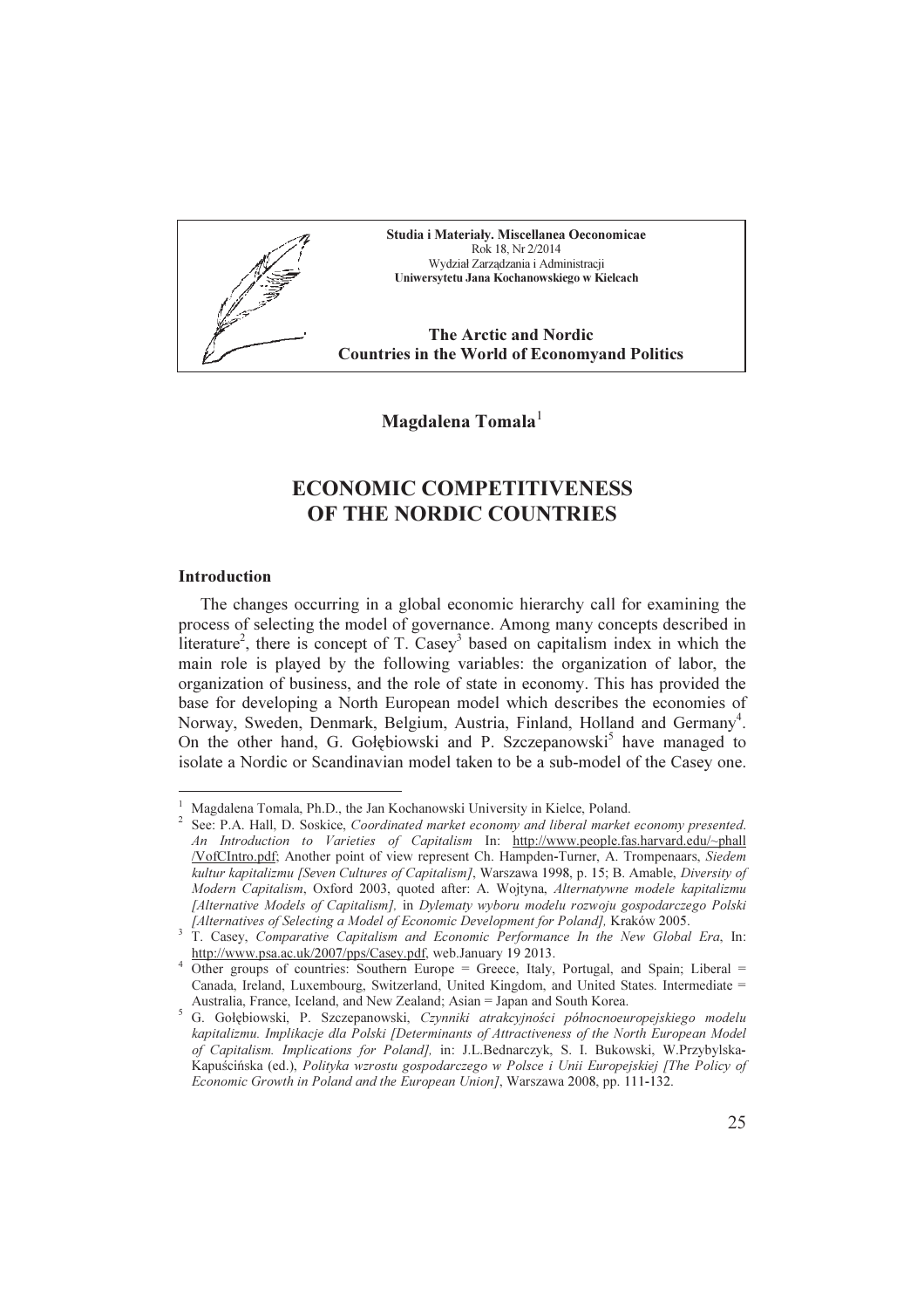The former has been of particular importance in a few past decades in view of the observed process of transforming the competitiveness of a national economy from the context of micro economy into the scale of macro economy<sup>6</sup>. Hence a question arises: What features do actually determine competitiveness on an international scene? In answer to the question posed, the science of international relations have developed new tools allowing for the analysis of international entities, including such big polities as states or even groups of states. These categories list a group of economic indices which evaluate the state of economy of a given entity, such as Global Competitiveness Index, Index of Economic Freedom, Foreign Direct Investment Confidence Index, and others. These are accompanied by research tools which consider also other aspects which may influence substantially a global competitiveness of a given country, such as: Innovativeness Index, Ecological Development Index, and Human Development Index. Due to the lack of a uniform and commonly accepted definition of international competitiveness itself, there exists a range of different methods of examining the competitiveness of countries. Hence, various research approaches analyzing the competitiveness phenomena function simultaneously in the science of international relations.

Given that context, it is somewhat difficult to establish which country truly is the most competitive internationally. The undertaken analysis is an attempt to verify the hypothesis that the Nordic model might be the optimal one. In spite of the frequently advocated reservations linked to high taxation, high standard of services rendered by the state as an employer, or specific socio-cultural determinants, this model on a macro level might prove to be most effective. In order to present that, select rates of competitiveness have been quoted, which allow for comparing highly developed economies on the international market.

## Competitiveness of the Nordic Region Evaluated by the World Economic Forum

Increased interest in competitiveness dates back to the 1960s and was brought about by the changes in the global economy of those years in which it gradually became more and more global and international. Such a transformation created a goal to be achieved by every country: "to stay/be competitive."<sup>7</sup> This tendency is clearly advocated by the European Union as evidenced through its actions. They resulted in the Lisbon Strategy which formulated a goal by 2010 "to become the most competitive and dynamic knowledge-based economy in the world, capable of

<sup>&</sup>lt;sup>6</sup> J. Fagerberg has pointed out that the notion of competitiveness was not created by theoreticians but political practitioners. See: J. Fagerberg, Technology and Competitiveness, "Oxford Review of Economic Policy" 1996, vol. 12, No 3, p. 38.

<sup>&</sup>lt;sup>7</sup> M. E Porter understands the competitive edge as competitiveness between subjects on the national and international markets, and does not link this category with the figures of international trade. He claims that the only measure of competitiveness on the national level is its effectiveness. See: M. E. Porter, The Competitive Advantage of Nations: with a new introduction, MacMillan Press 1998, pp. 6-19.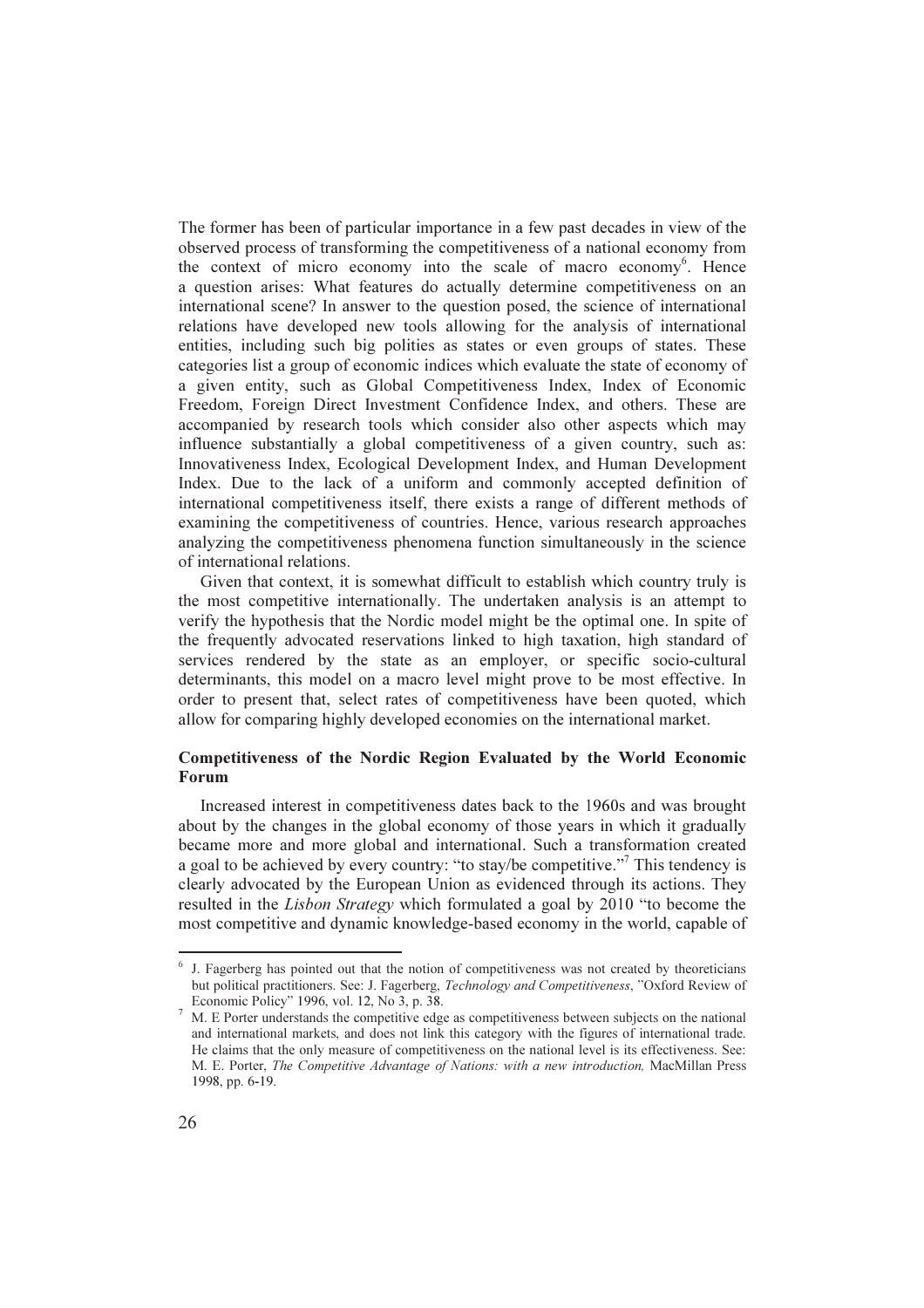sustainable economic growth with more and better jobs and greater social cohesion."<sup>8</sup>

The phenomenon of economic competitiveness is also researched among others by the World Economic Forum which published the "Global Competitiveness Report<sup>"9</sup> This document lists so-called *Global Competitiveness Index* which presents an average periodic competitiveness of the economy and is a combination of three determining components

− technology,

 $\overline{a}$ 

- − public institutions
- − macroeconomic environment.

For the sake of the analysis, all the countries are divided into so-called innovators (core-economies) and other countries (non-core economies) and the index is constructed differently depending on this division.

The latest "Global Competitiveness Report" dated to 2012-2013 appeared at the time of considerable slow-down in world economy. The Report assesses the competitiveness landscape of 144 economies, providing insight into the drivers of their productivity and prosperity. The Report series remains the most comprehensive assessment of national competitiveness worldwide (see chart below).



EU1 – average GCI for EU -27; EU2 – average GCI for EU without the Nordic countries (Denmark, Sweden, Finland).

Chart 1. Global Competitiveness Index (1-7 best) 2012-2013. Source: http://www.weforum.org/issues/competitiveness-0/gci2012-data-platform/, web. January 21 2013.

According to the Global report, although the economic growth is on such low level for the second consecutive year it still pertains to the biggest and most

<sup>&</sup>lt;sup>8</sup> J. Szomburg, *Strategia Lizbońska szansą dla Europy [The Lisbon Strategy as an Opportunity for* Europe], in: Biała Księga 2003, cz. I. Polska wobec Strategii Lizbońskiej [White Paper 2003, part 1. Poland and the Lisbon Strategy], Polskie Forum Strategii Lizbońskiej [Polish Forum of the Lisbon Strategy], Gdańsk-Warszawa 2003, p. 8.

 $\overline{9}$ http://www.weforum.org/issues/global-competitiveness, web. January 20 2013.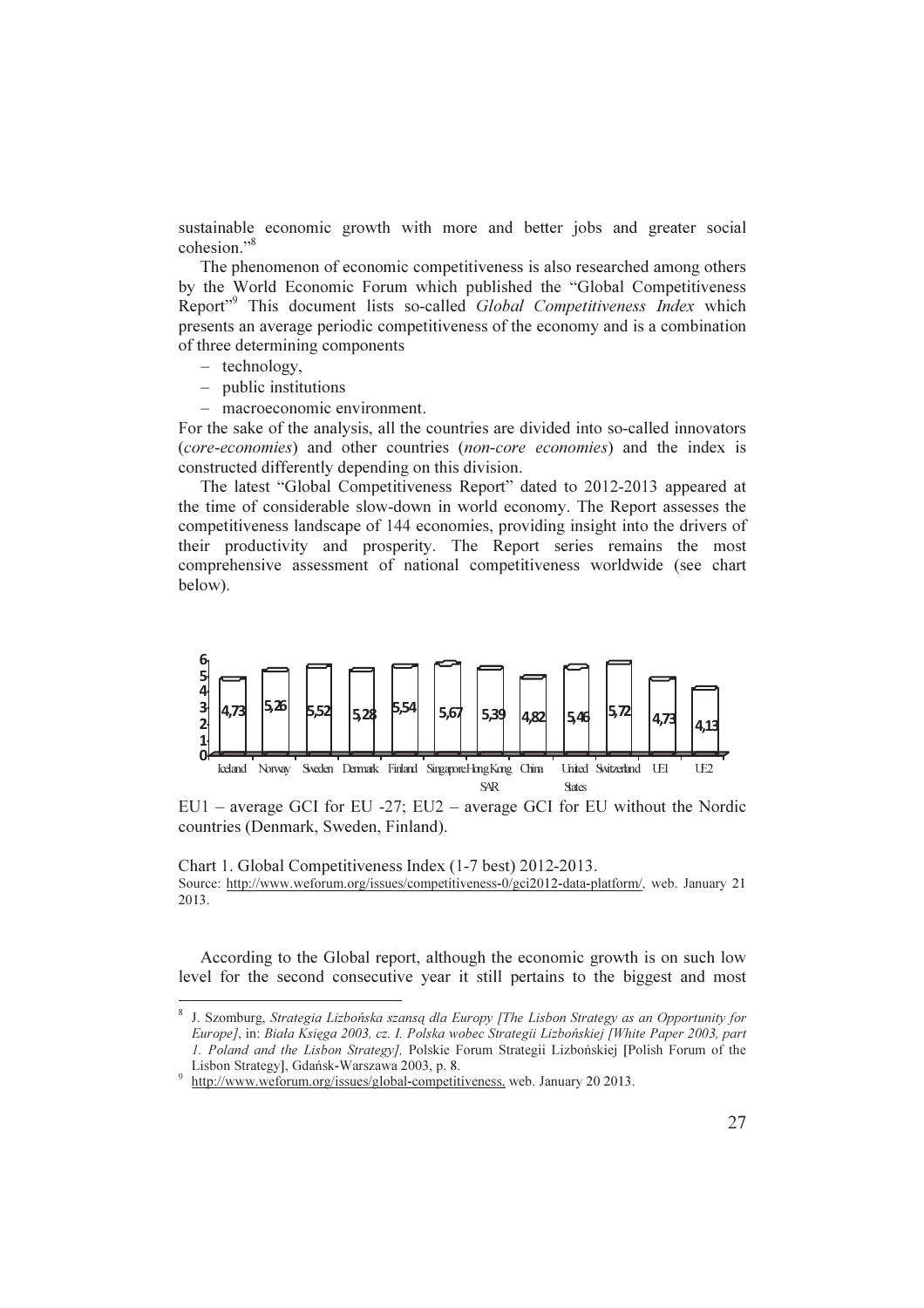important world economies. Particularly visible is not a very optimistic tendency which characterizes some European countries (particularly alarming in the economy of South European countries: Greece, Portugal, Italy, and Spain), which definitely lower the level of economic development for the whole EU. While the Asian markets exhibit a solid growth rate in the few last years, the dynamics keeps growing in the Middle East, North Africa and Sub-Saharan Africa, and the market of the BRIC countries (Brazil, Russia, India, China) also keep growing though at an admittedly slower rate, the prognoses for Europe, and particularly for the European Union, are not quite favorable. As shown in the chart, the Nordic states occupy a leading position among EU countries: Finland enjoys the third place in the ranking, and Sweden is fourth. Denmark is in the  $12<sup>th</sup>$  place and Norway  $14<sup>th</sup>$ . Iceland, profoundly affected by the financial crisis, is the last of the Nordic states and it ranks as only the  $30<sup>th</sup>$ . Nevertheless, it should be noted that such a distant ranking place of Iceland does not diverge much from the average for the EU= 27, and the GCI determinant for the EU=24 (without the Nordic countries) is higher in this country than the average for the Union. The Report shows that the Nordic states outdistance their fellow EU countries, and their competitiveness on the world arena is comparable to that of developing Asian countries (including those occupying positions in the first ten most competitive economies: Singapore, Hong-Kong SAR, Japan). The Nordic states are economically inferior only to a few countries in the world, including the ranking's number one Switzerland and number two Singapore<sup>10</sup>. Their strong and solid position is a result of the model of governance applied by the Nordics. Their competitive advantage is a result of high taxation, thanks to which the Nordic states may enjoy such a dynamic growth, according to J. Sachs, who says "they spend lavishly money on education" and research and development (R&D) due to the revolution in information and communications technology, with relatively low tax rates on capital.

## Innovativeness as the Source of the Nordic Countries Competitiveness

The phenomenon of globalized economy, visible in trade liberalization, movement of capital, and technological development, exerts more pressure on several economic entities to accelerate growth. The afore-mentioned processes create a situation in which countries participate in a peculiar "race" of competitiveness. Therefore, an optimal criterion for a comprehensive assessment of a state may be competitiveness, understood as a feature which determines the ability of a given country to create growth on a continual basis, to increase productivity and to effectively develop markets for goods even though the competition offers constantly new, improved and less expensive goods and services. Innovativeness is therefore considered one of the major factors deciding about a competitive edge and a determinant of transformation processes of a given country, including economic and employment growth.

<sup>&</sup>lt;sup>10</sup> Ibidem.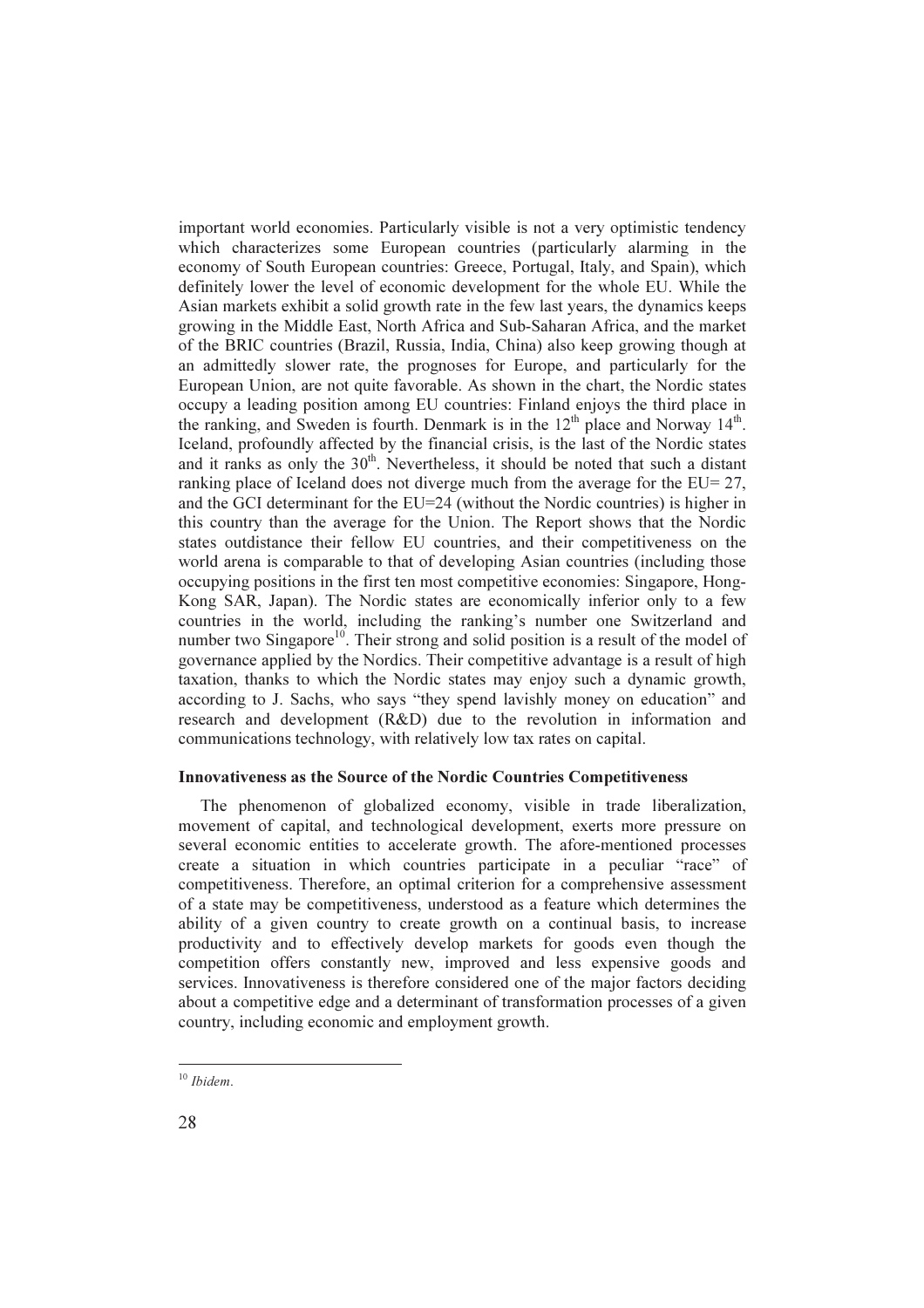Treating innovativeness as a source of competitiveness is vitally important in modern economy. It becomes a driving force which sets the course for progress and economic development. Since the time when M. Castells observed in 1996 "innovation creates innovation,"<sup>11</sup> collecting information, its storing, processing and transmitting have become the very core of this process. The main tool characterizing development of a given country in terms of gathering and processing information  $(ICT<sup>12</sup>)$  is the determinant called NRI (Network Readiness Index) which describes readiness to utilize online communication and information technologies. The index is a combination of a few dozen variables. $13$  Their selection was made on the basis of three planes:

- − usage and level of development of technological (hardware) and program (software) infrastructure, number of ICT technology tools used in a business environment, legal regulations;
- − level of readiness of three main environments utilizing ICT technologies: individuals, businesses, and governments;
- − level of actual usage of ICT technologies by the above-mentioned three groups in the previous year.



EU\* - average NRI for EU countries without Sweden, Finland, and Denmark.

Chart 2. NRI in the Nordic countries (scale 1-7 points).

l.

Source: World Economic Forum, The Global Information Technology Report 2012 Living in a Hyperconnected Word, ed. S. Dutta and B. Bilbao-Osorio, Geneva, 2012.

As the ranking of NRI shows, Sweden occupies the leading position (no. 1). Finland and Denmark (occupying respectively positions 3 and 4) preserved and

 $11$  M. Castells, The rise of the network society, In: The information age. Economy, society and culture, vol. 1. Oxford 1996: Blackwell.

<sup>&</sup>lt;sup>12</sup> Information and Communications Technologies (ICT) are all actions connected with the production and application of unified communications and the integration of telecommunications (telephone lines and wireless signals), computers as well as necessary enterprise software, middleware, storage, and audio-visual systems, which enable users to access, store, transmit, and process information.

<sup>&</sup>lt;sup>13</sup> The variables can be divided into so-called hard data, obtained from organizations of a recognized social status, and the soft data, obtained through expert research.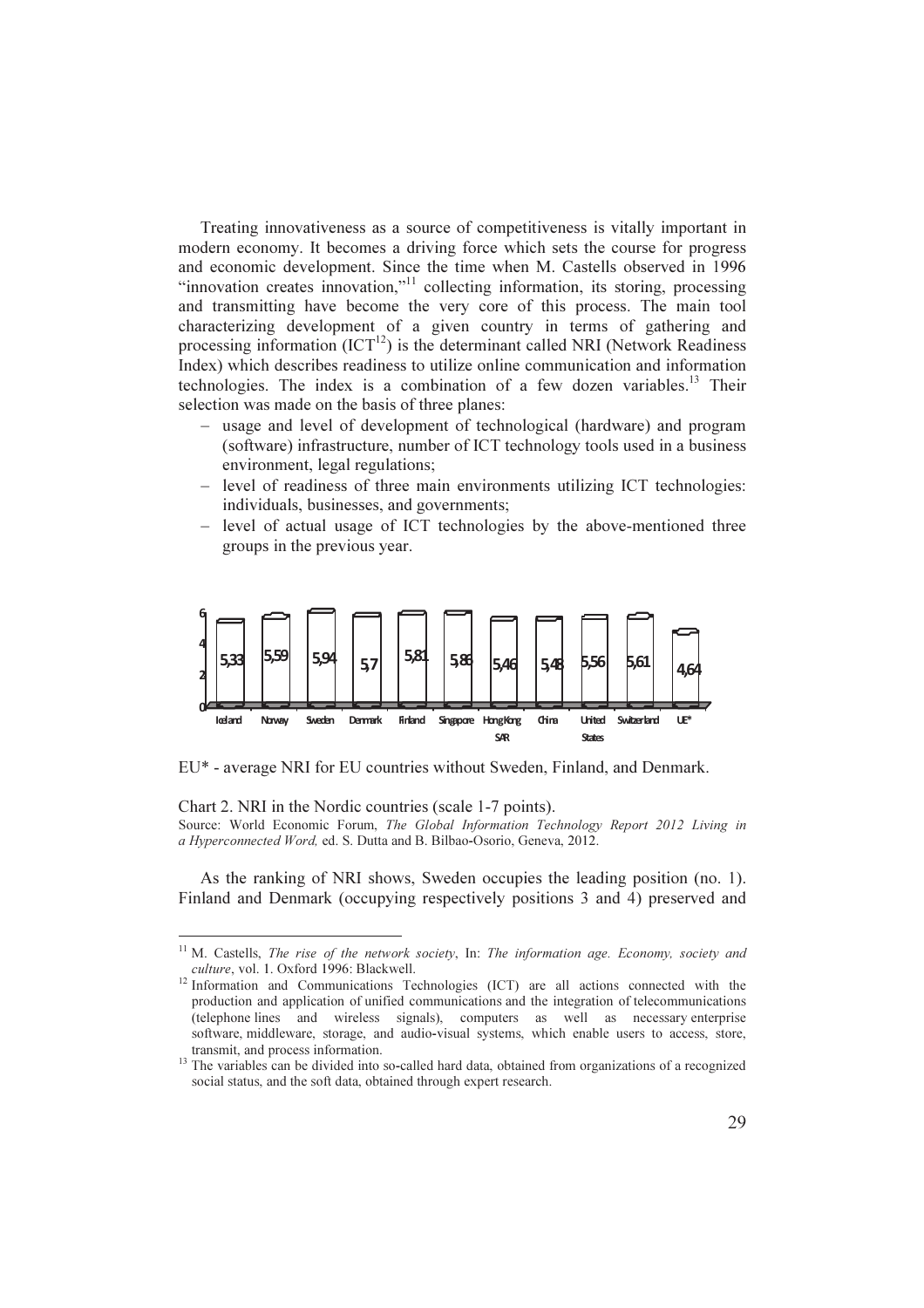strengthened their positions of global leaders, taking into consideration also previous years. Moreover, all five Nordic states found themselves among the top countries in terms of NRI. Even Iceland, which so acutely experienced the effects of the global financial crisis in the last few years, was ranked at position 15, thus leaving behind the highly developed countries of Central Europe such as for example Germany (position 16), France (position 23), and Luxemburg (position 21). It is also worth-noting that the EU average is dramatically lower which allows for the supposition that the Nordic states had adopted a much different course of action in order to achieve the goal of creating the knowledge-based economy. It is clearly visible that in this respect they are more competitive which in turn translates into trade and economic achievements.<sup>14</sup> The Swiss and Americans, in spite their obvious high positions in the ranking, do not enjoy an innovative edge over the Nordic states, as was the case of international competitiveness. The Nordics also win in comparison with the Asian countries. Hence the observation that the Nordic states are world leaders today in utilizing ICT and they have managed to include ICT fully in their strategies of maintaining a competitive edge and stimulating innovativeness.

The above-mentioned conclusions are confirmed by the report dated to 2007 on "Identification of Spatially Relevant Aspects of the Information Society."<sup>15</sup>. According to the Report, the development of Information Society is correlated with the overall level of development although in some cases access to the network (determining access of ITT – Information and Telecommunication Technologies) remains relatively independent of it, which may be the result of extensive public investment in less developed areas. However, the question of their correlation may be reasonable in the case of Finland which shows that IS development may be a driving force and not only a correlate of the overall development level.

Due to that ICT in the Nordic countries is ubiquitous in every field of social life, from education to health care. There exist multiple instances proving that the Governments of Nordic countries implement very effective innovation policies<sup>16</sup>. The case in point is, for example, an initiative of a group of the Aalto University from Helsinki who came up with a unique business idea, namely a "summer of startups". A business accelerator created by them, called Start-Up Sauna, widely covered by the global economic press<sup>17</sup>, is located in a dilapidated warehouse next to the university. It is financed by the state, the university, and a private business,  $\overline{a}$ 

<sup>&</sup>lt;sup>14</sup> World Economic Forum, The Global Information Technology Report 2012 Living in a Hyperconnected Word, (ed.) Soumitra Dutta and Beñat Bilbao-Osorio, Geneva, 2012.

<sup>&</sup>lt;sup>15</sup> Project ESPON 1.2.3. Identification of spatially important aspects of information society. Final Report, March 2007, in: http://www.espon.pl/files/11\_2/2/ESPON\_1.2.3\_RAPORT\_FINAL \_w.polska.pdf, web. January 22 2013.

 $\frac{16}{Nordiska}$  supermodellen, in: http://www.sydsvenskan.se/opinion/huvudledare/nordiska-super modellen/ web. March 10 2013.

<sup>&</sup>lt;sup>17</sup> See: *The Nordic region is becoming a hothouse of entrepreneurship*, "The Economist", Feb. 2nd 2013 in: http://www.economist.com/news/special-report/21570834-nordic-region-becominghothouse-entrepreneurship-if-doubt-innovate. web. March 13 2013.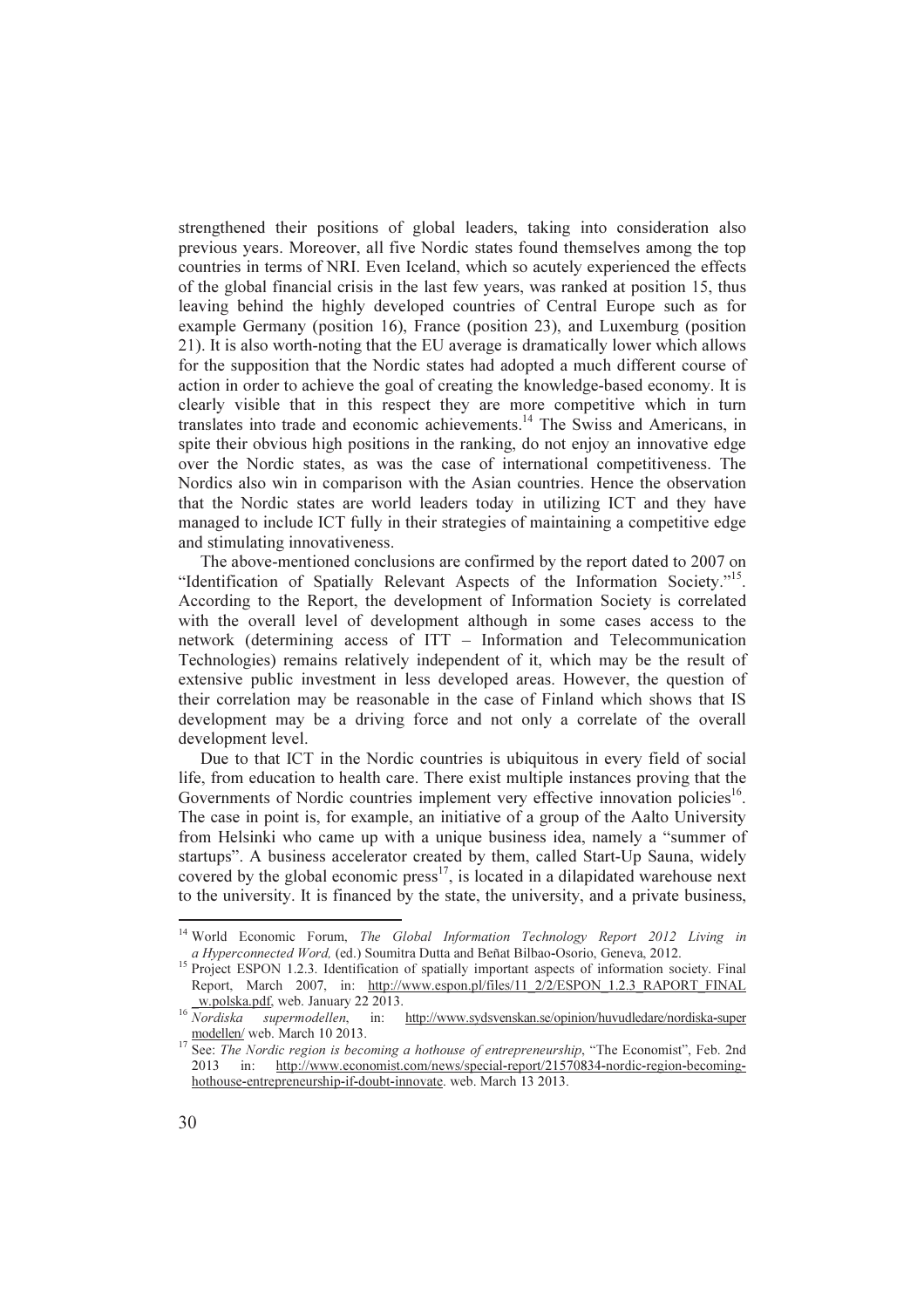and offers a variety of services, to mention only offering internships in well known companies, training for beginner entrepreneurs, field trips to the Silicon Valley and a wide range of opportunities for networking.

This revolution in the perception of innovativeness shows that the key to success today are newly established companies which understand that innovativeness is more than high tech and it is a combination of technology and design. As a result, in Finland, but also in other Nordic states, we can witness a peculiar innovativeness boom. Here are examples of some very successful  $companies:<sup>18</sup>$ 

- − Microtask offers outsourcing of general business tasks,
- − Zen Robotics specializes in automated recycling systems,
- − Valkee manufactures a device which helps to overcome winter depression by shooting bright light into the ear canal.
- − Blue Lagoon,
- − Tomra.

 $\overline{a}$ 

Finland has also acquired the paraphernalia of a tech cluster, such as a celebratory blog Arctic Startup and a valley-related name (Arctic Valley). The new Finland is particularly proud of its booming video-games industry, including successful companies such as Rovio Entertainment, the producer of Angry Birds and a leading supporter of the Start-Up Sauna, and Supercell, the producer of Clash of Clan.

The changes occurring in the Nordic Region give every reason to suppose that Nordic lifestyle entrepreneurs have a chance of founding profitable companies because they are building up businesses as well as mastering technology. In the upcoming few years, they also have an excellent chance of maintaining the position of innovation leaders and thus contribute to a better competitive edge of their countries internationally.

#### Sustainable Development as a New Tool for Measuring Competitiveness

To sum up, competitiveness of the Nordic Region is somewhat complemented by the issue of social justice. This matter is discussed by S. R. Shenoy in the article titled Are High Taxes the Basis of Freedom and Prosperity? in which he compares the concepts of two economists F.A. Hayek and J. Sachs. The former suggests that high taxation could be a threat to economic freedom itself. Conversely, J. Sachs refutes the theory of F.A. Hayek claiming that science provides a rich empirical record to prove otherwise. He claims that the evidence comes from comparing the Nordic social democracies with the Anglophone developed countries (Canada, the United States, Great Britain, Ireland, Australia, and New Zealand). According to him, the Nordics have met the challenge of sustainable development. But is that truly so? The debate on the best model of

<sup>&</sup>lt;sup>18</sup> See: Annual Report 2011. Nordic innovation. Knowing, Creating, Sharing, Oslo 2011, in: www.norden.org. web. January 10 2013.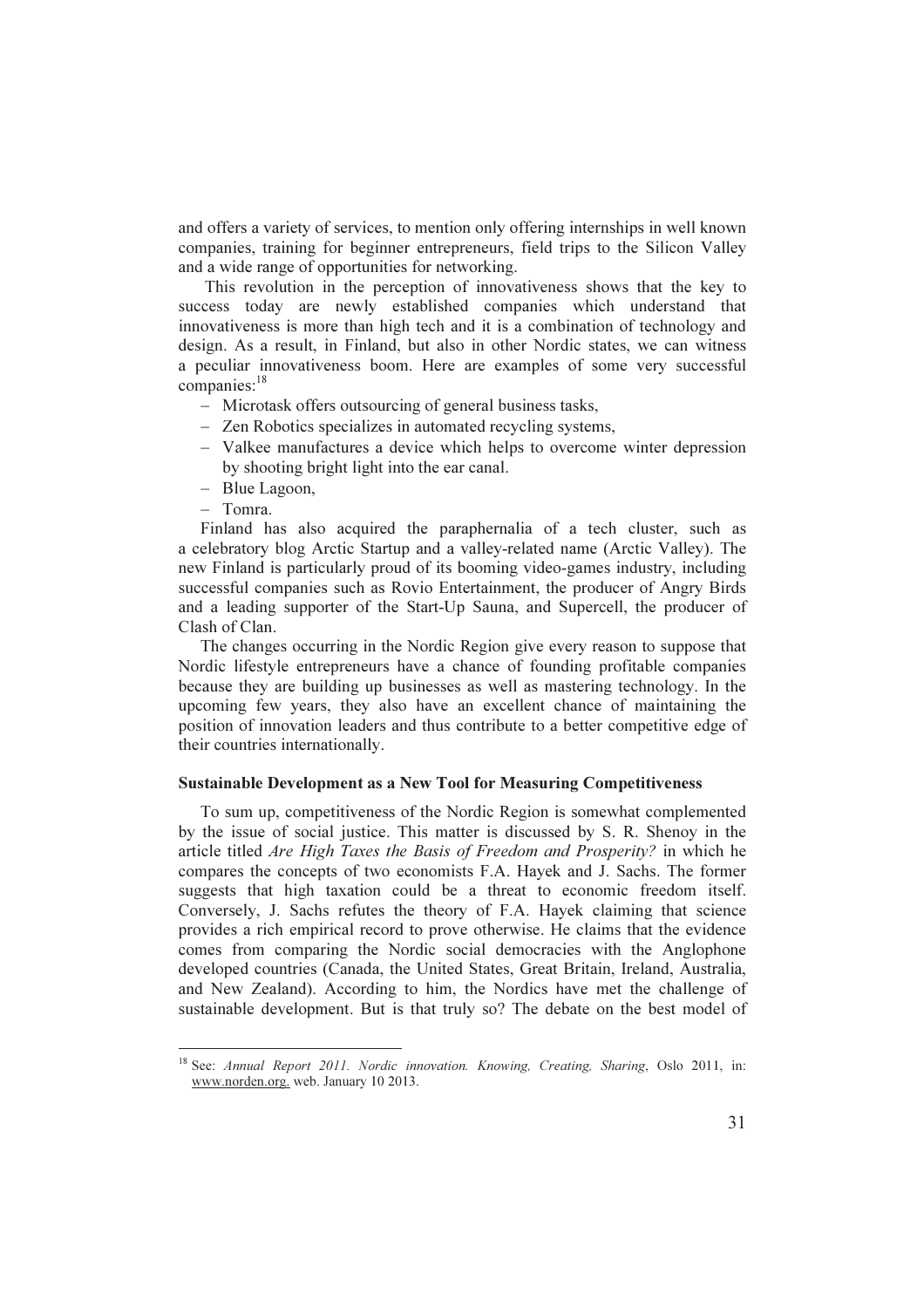governance is still very much alive and there are no definitive answers yet as proven by the results of the research by Sachs and Hayek which contradict themselves.

When analyzing the Human Development Report, presenting the HDI (Human Development Index), which in a synthetized form describes the effects in socioeconomic development of individual countries, it seems of merit to compare select states representing different governance models.<sup>19</sup>

The index employs three determinants:

- − GDP per capita expressed in purchasing power parity (international dollar terms)
- − Average life expectancy
- − Education
	- Gross schooling determinant for all levels of education
	- Literacy and writing competence determinant.



Chart 3. Human Development Index in select countries (scale 1-7 points). Source: UNDP: Human Development Report 2011. Sustainability and Equity: A Better Future for All, http://hdr.undp.org/en/reports/global/hdr2011/ web. February 15 2013.

 $\overline{a}$ 

<sup>&</sup>lt;sup>19</sup> The index was invented in 1990 by the Pakistani economist Mahbub ul Haq and since 1993 used in the annual reports by the United Nations Development Programme (UNDP).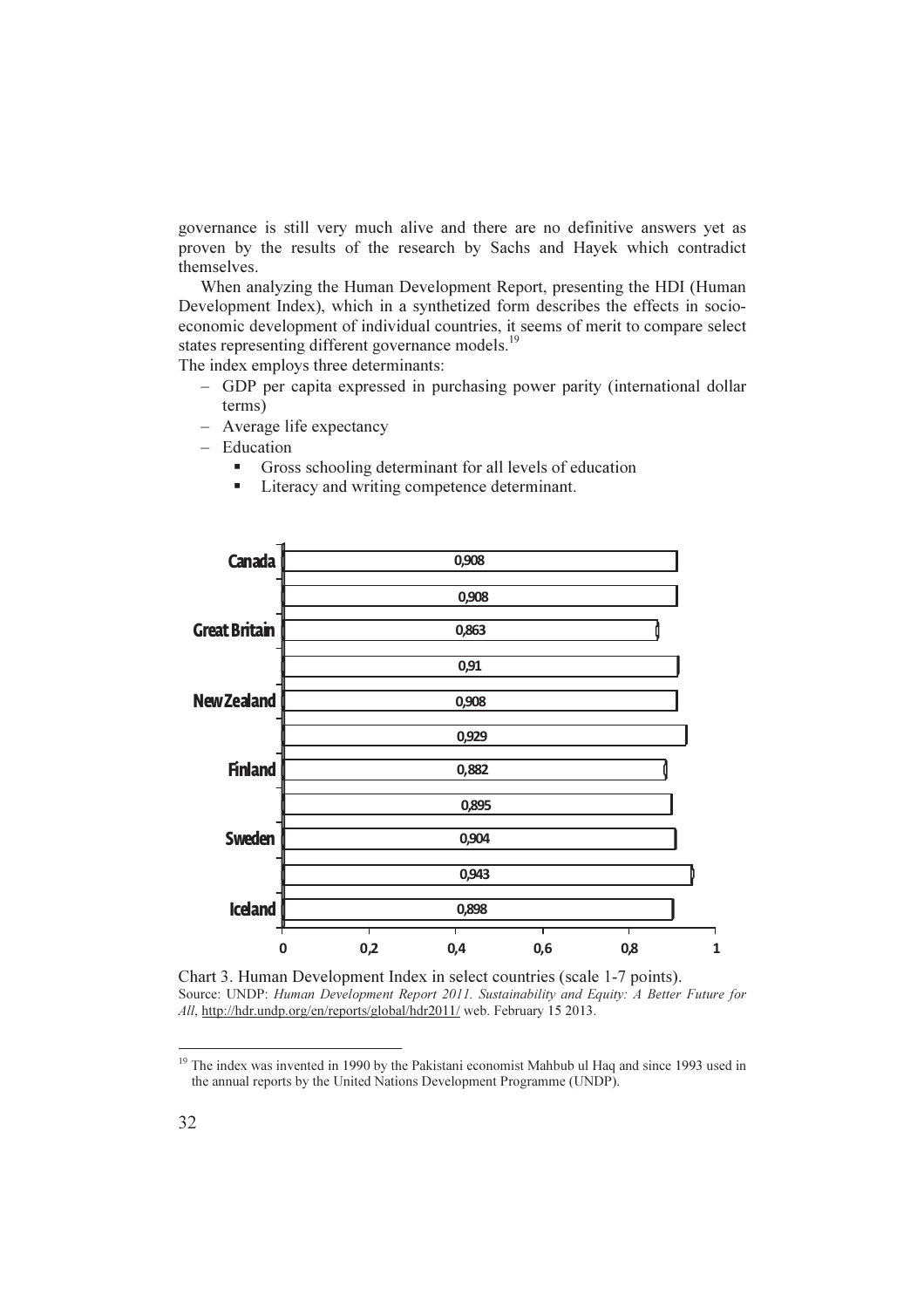The latest Human Development Report emphasizes that forecasts suggest that continuing failure to reduce the grave environmental impacts and deepening inequalities threaten to slow the decades of sustained progress by the world's poor majority—and even to reverse the global convergence in human development. Progress in human development cannot continue without bold global steps to reduce both environmental risks and inequality. The Report also identifies pathways for people, local communities, countries and the international community to promote environmental sustainability and equity in mutually reinforcing ways<sup>20</sup>.

A comparison of the data from in HDI of 2011 shows there exist no dramatic developmental differences between the two analyzed models of governance. Average HDI for the Nordic states and the developed Anglophone countries is nearly the same and stands at 0,904. The ranking neither proves nor disproves the superiority of the Nordic model over the liberal one. The arguments posed by Hayek and Sachs, respectively, contradict themselves while the analysis of the HDI does not allow for taking either side.

However, a high standard of social insurance exhibited by the Nordics supports the opinion of Sachs, namely that those countries reconciled "the power of markets with the reassurance and protection of (governmental) social insurance." They also have succeeded in "combining the respect for market forces with anti-poverty programs." And, as proven, "the results are astoundingly good" for households with the lowest income.

This theory is also supported by the French economist Claude Frédéric Bastiat who claims that "government is and ought to be nothing whatever but the united power of the people, organized, not to be an instrument of oppression and mutual plunder among citizens; but, on the contrary, to secure to everyone his own, and to cause justice and security to reign"<sup>21</sup>. It should be noted that an important aspect of the Nordic model is a high level of employment, and female employment in particular. There is in place an extensive welfare system for children and the elderly which has made possible for women to enter working life. A larger workforce has in return created increased growth potential and a higher welfare level. It should be added that the Nordic societies represent a much higher degree of equality than most other countries. The Nordic countries have demonstrated a greater willingness to adjustment and reform than many other European states. This has facilitated high-tech adjustments.

 $20$  UNDP: Human Development Report 2011. Sustainability and Equity: A Better Future for All, In: http://hdr.undp.org/en/reports/global/hdr2011/, web. February 15 2013.

<sup>&</sup>lt;sup>21</sup> See: S. Rosocha, Nordycka droga do dobrobytu. Nordycki model welfare state [The Nordic Road to Prosperity. The Nordic Model of a Welfare State], "The European Circle" March 27, 2012, in: http://www.european-circle.pl/rynek-gospodarka/finanse-gielda/datum/2012/03/27/nordyckimodel-welfare-state-przeszlosc-czy-przyszlosc.html, web. March 27 2013.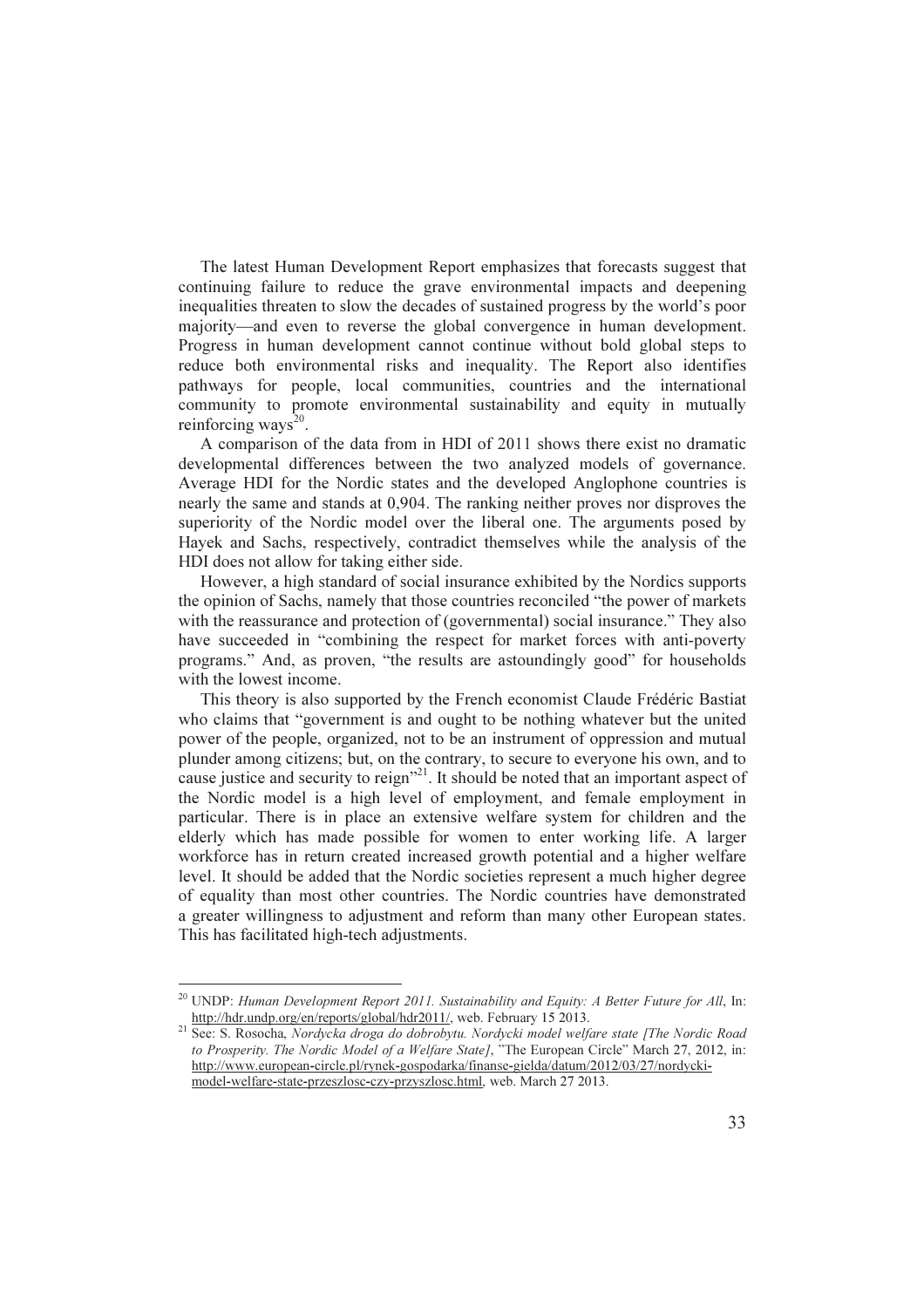In the Nordic countries, the three-partite cooperation is vital. Dialogue between workers, employers and the state contributes to a healthy social climate and to security and flexibility, and labor conflicts are less frequent than in many other countries.

The Nordic model seems to have managed to successfully combine economic and social issues as evidenced by a high position enjoyed by the Nordic states in the GCI and HDI rankings. The advantage of the Nordic Region states is more clearly visible in economic rather than social indicators, which does not confirm the stereotypical approach presented by Hayek on the need of market liberalization in order to achieve the competitive edge on the global scene.

 Therefore, we can talk here about the "Nordic paradox" mentioned by Jens Stoltenberg, Prime Minister of Norway, at the 40<sup>th</sup> World Economic Forum in Davos. "Better than many other countries we have managed to combine a just distribution and an efficient economy. These were long thought to be conflicting factors, but Norway's economic development has proven it wrong"<sup>22</sup>. The Nordic countries are marked by a relatively high taxation level, extensive welfare systems and large public sectors. At the same time, these countries are characterized by the high competitive edge of economy and efficient innovation governance<sup>23</sup>.

Most of the interest of researchers of international relations is focused on how social and economic security may be combined with an innovative business life and an adaptable economy. Hence a society where a just distribution is combined with dynamic business life becomes a reality.

#### Conclusion

The position of a given country in competitive edge in international rankings depends on the implemented economic policy which takes into consideration the need for sustainability, promotion of growth and development. It is thus geared not only towards economic results but also those of institutional and social nature.

In reference to the analysis of the competitive edge of the economies of the Nordic countries, it could be stated that the following factors, among others, determine international competitiveness:

- − resources, mobility and effectiveness of the human capital,
- − innovativeness of the economy,
- − reserves and effectiveness of the real capital,
- − technological level of the economy,
- − efficacy of the competition mechanism,
- − efficiency of economic and social policies.

 $\overline{a}$ 

 $22$  [b.a.], Norweski premier w Davos o nordyckim modelu [Norwegian Prime Minister on the Nordic Modell, in: http://www.amb-norwegia.pl/news\_and\_events/komunikaty/Nordyckie-dowiadczeniew-Davos/; See also: http://www.weforum.org/events/world-economic-forum-annual-meeting-2011, web. March 20 2013.

 $23 \overline{\text{See: } GCI}$  and NRI.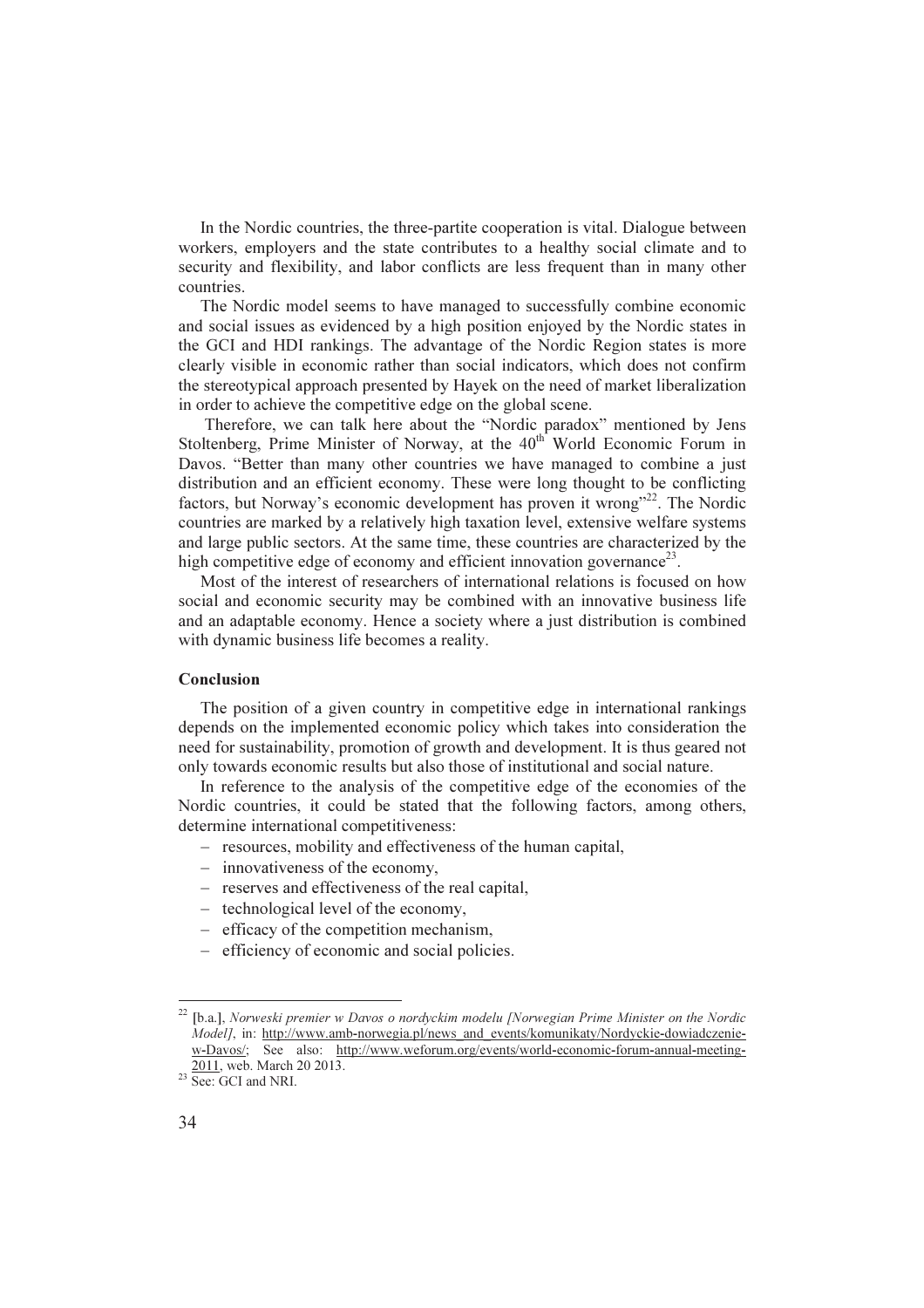The combination of social insurance and flexibility allows the Nordic states to occupy high positions in international rankings which compare levels of prosperity and standard of living. Norway was one of the countries not dramatically affected by the financial crisis which is reflected by its high standing in all the analyzed rankings.

Positions occupied by the Nordic states in the rankings of innovativeness and social development allow for certain observations: as for NRI, the Nordic countries are decisively in the lead and in the ranking analyzing HDI they occupy high positions. In the latter case, however, there is a noted lack of advantage over liberal economies. Hence the observation that the current activity of the Nordic states concentrates mainly in the area of innovativeness and the Nordics are today more liberally than socially oriented.<sup>24</sup>

It is impossible not to notice the "growing respect in Europe for the Nordic countries $v^{25}$  evidenced by the shift in attitude by *The Economist* towards their social system. In the 1990s, it railed at the Swedish economy, and in 2003, quoting Shakespeare, it called its blend of prosperity and welfare a "Midsummer Night's Dream".

In conclusion, the Nordic Region is not an ideal but definitely an interesting model to follow. The Nordic countries enjoy high positions in the major rankings examining the competitive edge of economies. These countries are also leaders in innovativeness and not social policies in the world. Perhaps owing to that, they manage to avoid the problems typical of Central and South Europe, as well as inequalities found in America.

## Bibliography

- 1. [b.a.], Northern Lights. The Nordic Countries Are Reinventing Their Model of Capitalism, Says Adrian Wooldridge, "The Economist", February 2nd 2013.
- 2. [b.a.], Norweski premier w Davos o nordyckim modelu, http://www.amb-norwegia.pl /news\_and\_events/komunikaty/Nordyckie-dowiadczenie-w-Davos/ [web. 20.03.2013].
- 3. [b.a.], Widziane ze Skandynawii: Widziane ze Skandynawii: W kraju, będącym "najlepszym wzorcem społecznym", zagrano dumą i skromnością, http://www.presseurop .eu/pl/content/article/3367241-finlandia-stawia-na-innowacje, [web. 10.03.2013].
- 4. Amable B., Diversity of Modern Capitalism, Oxford 2003.
- 5. Annual Report 2011. Nordic innovation. Knowing, Creating, Sharing, Oslo 2011, www.norden.org, [web. 10.01.2013].
- 6. Casey T., Comparative Capitalism and Economic Performance in the New Global Era, http://www.psa.ac.uk/2007/pps/Casey.pdf [web. 01.02.2013].
- 7. Castells M.. The Rise of the Network Society, [in:] The Information Age. Economy, Society and Culture, vol. 1. Oxford 1996.

 $24$  Northern lights. The Nordic countries are reinventing their model of capitalism, says Adrian Wooldridge, "The Economist", 02.02.2013.

<sup>&</sup>lt;sup>25</sup> Widziane ze Skandynawii: W kraju, będącym "najlepszym wzorcem społecznym", zagrano dumą i skromnością [Seen from Scandinavia: In the country which is "the best social model," they play the card of pride and modesty], http://www.presseurop.eu/pl/content/article/3367241-finlandiastawia-na-innowacje, Accessed on 10.03.2013.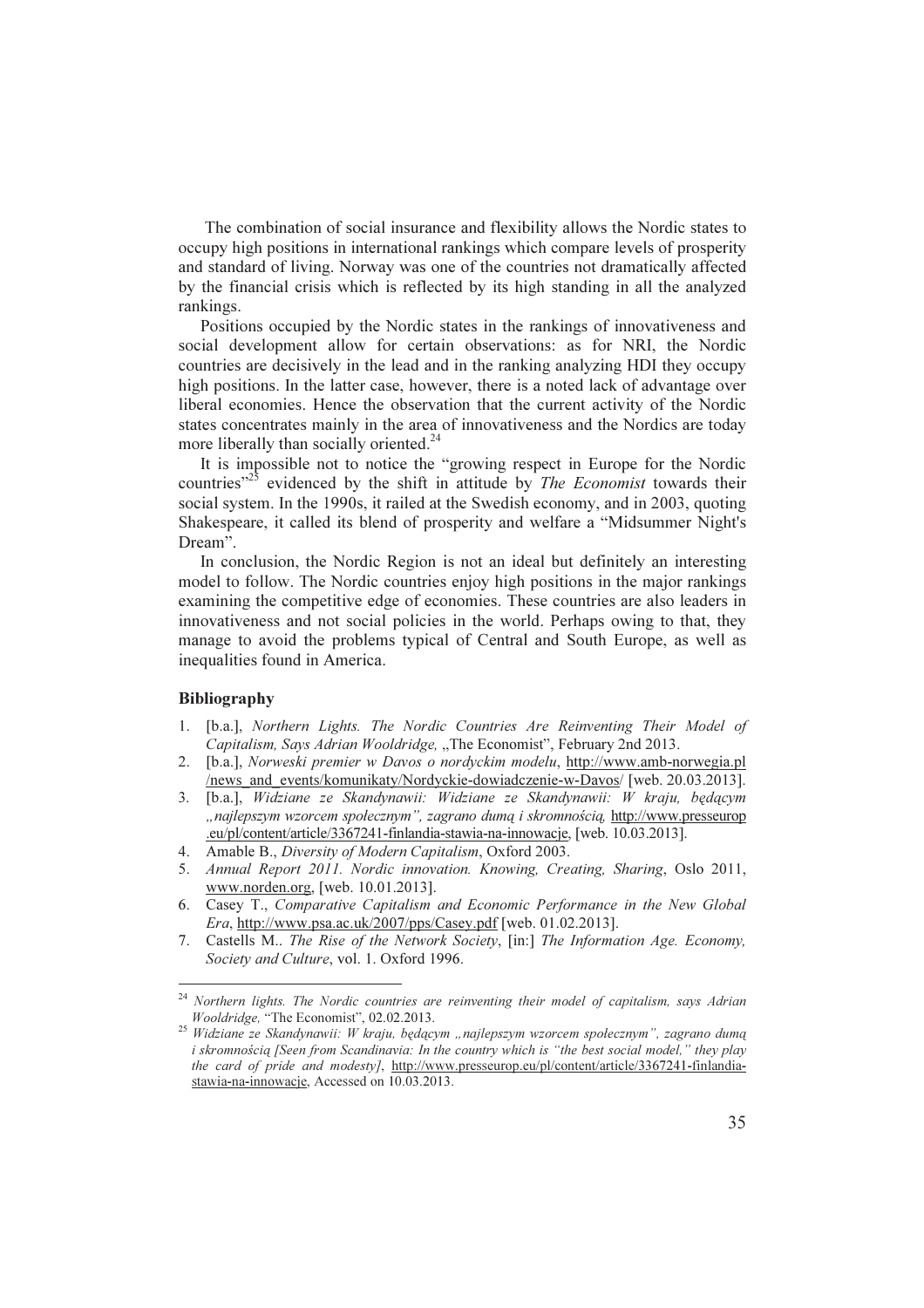- 8. Fagerberg J., Technology and Competitiveness, "Oxford Review of Economic Policy" 1996, vol 12, No 3.
- 9. Gołębiowski G., Szczepanowski P., Czynniki atrakcyjności północnoeuropejskiego modelu kapitalizmu. Implikacje dla Polski, [in:] Polityka wzrostu gospodarczego w Polsce i Unii Europejskiej, eds. J. L.Bednarczyk, S. I. Bukowski, W. Przybylska-Kapuścińska, Warszawa 2008.
- 10. Hall P.A., Soskice D., Coordinated Market Economy and Liberal Market Economy Presented. An Introduction to Varieties of Capitalism, http://www.people.fas .harvard.edu/~phall/VofCIntro.pdf; [web. 20.02.2013].
- 11. Hampden-Turner Ch., Trompenaars A., Siedem kultur kapitalizmu, Warszawa 1998.
- 12. http://www.weforum.org/events/world-economic-forum-annual-meeting-2011.
- 13. http://www.weforum.org/issues/global-competitiveness.
- 14. Nordiska supermodellen, http://www.sydsvenskan.se/opinion/huvudledare/nordiskasupermodellen/ [web. 10.03.2013]
- 15. Porter E., The Competitive Advantage of Nations: with a new introduction, MacMillan Press 1998.
- 16. Projekt ESPON 1.2.3. Identyfikacja istotnych przestrzennie aspektów społeczeństwa informacyjnego Raport końcowy, Marzec 2007, http://www.espon.pl/files/11\_2/2/ESPON \_1.2.3\_RAPORT\_FINAL\_w.polska.pdf, [web. 22.01.2013].
- 17. Rosocha S., Nordycka droga do dobrobytu. Nordycki model welfare state, "The European Circle" 27.03.2012, http://www.european-circle.pl/rynek-gospodarka/ finanse-gielda/datum/2012/03/27/nordycki-model-welfare-state-przeszlosc-czyprzyszlosc.html, [web. 10.01.2013].
- 18. Szomburg J., Strategia Lizbońska szansą dla Europy, w: Biała Księga 2003, cz. I. Polska wobec Strategii Lizbońskiej, Polskie Forum Strategii Lizbońskiej, Gdańsk-Warszawa 2003.
- 19. The Nordic region is becoming a hothouse of entrepreneurship,  $\pi$ The Economist", February 2nd 2013, http://www.economist.com/news/special-report/21570834-nordicregion-becoming-hothouse-entrepreneurship-if-doubt-innovate, [web. 13.03.2013].
- 20. UNDP: Human Development Report 2011. Sustainability and Equity: A Better Future for All, In: http://hdr.undp.org/en/reports/global/hdr2011/, [web. 15.02.2013].
- 21. Wojtyna A., Alternatywne modele kapitalizmu, w Dylematy wyboru modelu rozwoju gospodarczego Polski, Kraków 2005.
- 22. World Economic Forum, The Global Information Technology Report 2012 Living in a Hyperconnected Word, eds. Soumitra Dutta and Beñat Bilbao-Osorio, Geneva, 2012.

## Abstract

This analysis is to examine the Nordic model in terms of its competitiveness on the global arena. In spite of the frequently advocated reservations linked to high taxation, high standard of services rendered by the state as an employer, or specific socio-cultural determinants, this model in a macro scale proves to be most effective. In order to present that, select rates of competitiveness have been quoted, which allow for comparing highly developed economies on the international market.